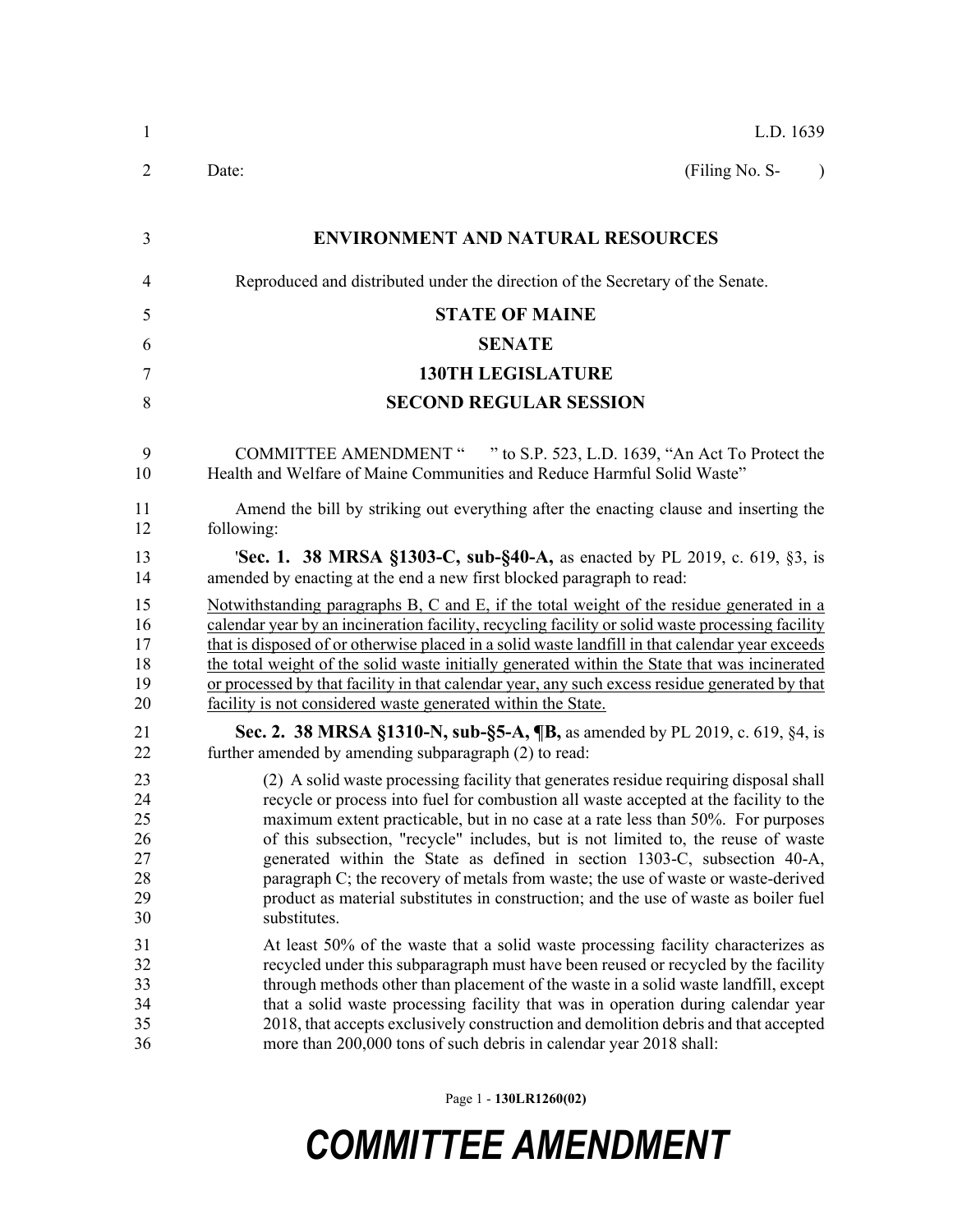|                | <b>COMMITTEE AMENDMENT "</b><br>" to S.P. 523, L.D. 1639                                                                          |
|----------------|-----------------------------------------------------------------------------------------------------------------------------------|
| 1              | (a) Reuse or recycle at least 15% of such debris through methods other than                                                       |
| $\overline{c}$ | placement in a solid waste landfill by January 1, 2022; and                                                                       |
| $\mathfrak{Z}$ | (b) Reuse or recycle at least 20% of such debris through methods other than                                                       |
| 4              | placement in a solid waste landfill by January 1, $2023\div$                                                                      |
| 5              | (c) Reuse or recycle at least 30% of such debris through methods other than                                                       |
| 6              | placement in a solid waste landfill by January 1, 2024;                                                                           |
| 7              | (d) Reuse or recycle at least 40% of such debris through methods other than                                                       |
| 8              | placement in a solid waste landfill by January 1, 2025; and                                                                       |
| 9              | (e) Reuse or recycle at least 50% of such debris through methods other than                                                       |
| 10             | placement in a solid waste landfill by January 1, 2026.                                                                           |
| 11             | A solid waste processing facility that was in operation during calendar year 2018,                                                |
| 12             | that accepts exclusively construction and demolition debris and that accepted more                                                |
| 13             | than 200,000 tons of such debris in calendar year 2018 may request and the                                                        |
| 14             | department may grant a waiver of the applicable provisions of this subparagraph                                                   |
| 15             | for a specified period of time if the facility is able to demonstrate that compliance                                             |
| 16             | with the applicable provisions of this subparagraph would result in an unreasonable                                               |
| 17             | adverse impact on the facility. The demonstration may include results of a 3rd-                                                   |
| 18             | party audit of the facility. In determining whether to grant such a waiver request,                                               |
| 19             | the department may consider trends in local, regional, national and international                                                 |
| 20             | markets; the availability and cost of technologies and services; transportation and                                               |
| 21             | handling logistics; and overall costs that may be associated with various waste                                                   |
| 22             | handling methods.                                                                                                                 |
| 23             | Sec. 3. 38 MRSA §1310-AA, sub-§3, ¶C, as amended by PL 2007, c. 338, §3 and                                                       |
| 24             | affected by §5, is further amended to read:                                                                                       |
| 25<br>26       | Is not inconsistent with local, regional or state waste collection, storage,<br>C.<br>transportation, processing or disposal; and |
| 27             | Sec. 4. 38 MRSA §1310-AA, sub-§3, ¶D, as amended by PL 2007, c. 655, §10,                                                         |
| 28             | is further amended to read:                                                                                                       |
| 29             | D. For a determination of public benefit under subsection 1-A only, facilitates the                                               |
| 30             | operation of a solid waste disposal facility and the operation of that solid waste disposal                                       |
| 31             | facility would be precluded or significantly impaired if the waste is not accepted-; and                                          |
| 32             | Sec. 5. 38 MRSA §1310-AA, sub-§3, ¶E is enacted to read:                                                                          |
| 33             | E. For a proposed facility or the expansion of a facility, is not inconsistent with                                               |
| 34             | ensuring environmental justice for the community in which the facility or expansion is                                            |
| 35             | proposed.                                                                                                                         |
| 36             | As used in this paragraph, "environmental justice" means the right to be protected from                                           |
| 37             | environmental pollution and to live in and enjoy a clean and healthful environment                                                |
| 38             | regardless of ancestry, class, disability, ethnicity, income, national origin or religion.                                        |
| 39             | "Environmental justice" includes the equal protection and meaningful involvement of                                               |
| 40             | all people with respect to the development, implementation and enforcement of waste                                               |
| 41             | management laws, rules, regulations and licensing decisions.                                                                      |

Page 2 - **130LR1260(02)**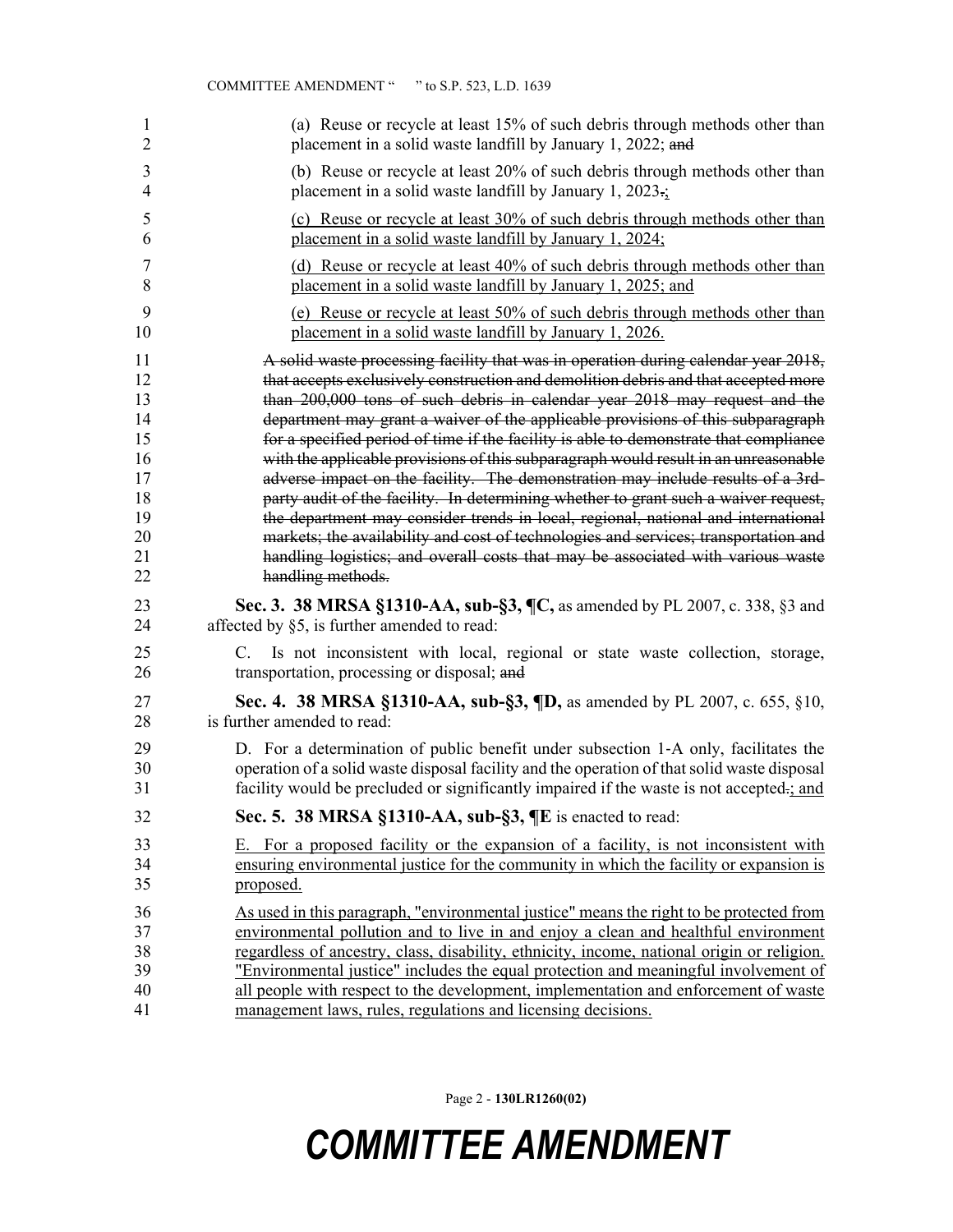1 **Sec. 6. Department of Administrative and Financial Services, Bureau of**  2 **General Services to evaluate options for renegotiation of operating services**  3 **agreement governing operation of state-owned landfill.** The Department of 4 Administrative and Financial Services, Bureau of General Services shall evaluate options 5 for the renegotiation of the operating services agreement of February 5, 2004, as amended, 6 governing the operation of the state-owned solid waste landfill in Old Town for the purpose 7 of ensuring that existing capacity at that landfill is prioritized for management of waste 8 initially generated within the State within the meaning of the Maine Revised Statutes, Title 9 38, section 1303-C, subsection 40-A, paragraph A.

10 By January 15, 2023, the Department of Administrative and Financial Services, Bureau 11 of General Services shall report to the joint standing committee of the Legislature having 12 jurisdiction over environment and natural resources matters the results of its evaluation 13 under this section and shall provide any recommendations for legislative action necessary 14 to ensure that existing capacity at the state-owned solid waste landfill in Old Town is 15 prioritized for management of waste initially generated within the State. After receiving 16 the report, the joint standing committee may report out legislation to implement any such 17 recommendations to the 131st Legislature in 2023.

18 **Sec. 7. Appropriations and allocations.** The following appropriations and 19 allocations are made.

### 20 **ENVIRONMENTAL PROTECTION, DEPARTMENT OF**

### 21 **Remediation and Waste Management 0247**

22 Initiative: Deallocates funding for grants to municipalities for the costs of landfill closure 23 and remediation.

| 24 | <b>OTHER SPECIAL REVENUE FUNDS</b> | 2021-22 | 2022-23     |
|----|------------------------------------|---------|-------------|
| 25 | All Other                          | SO.     | (\$375,000) |
| 26 |                                    |         |             |
| 27 | OTHER SPECIAL REVENUE FUNDS TOTAL  | \$0     | (\$375,000) |
| 28 |                                    |         |             |

29 Amend the bill by relettering or renumbering any nonconsecutive Part letter or section 30 number to read consecutively.

31 **SUMMARY**

This amendment, which is the majority report of the committee, replaces the bill and makes the following changes to the solid waste management laws. 32 33

34 1. It amends the definition of "waste generated within the State" to provide that if the 35 total weight of the residue generated in a calendar year by an incineration facility, recycling 36 facility or solid waste processing facility that is disposed of or otherwise placed in a solid 37 waste landfill in that calendar year exceeds the total weight of the solid waste initially 38 generated within the State that was incinerated or processed by that facility in that calendar 39 year, any such excess residue generated by that facility is not considered waste generated 40 within the State.

41 2. It provides that certain solid waste processing facilities that were in operation during 42 calendar year 2018 and accept exclusively construction and demolition debris must reuse

Page 3 - **130LR1260(02)**